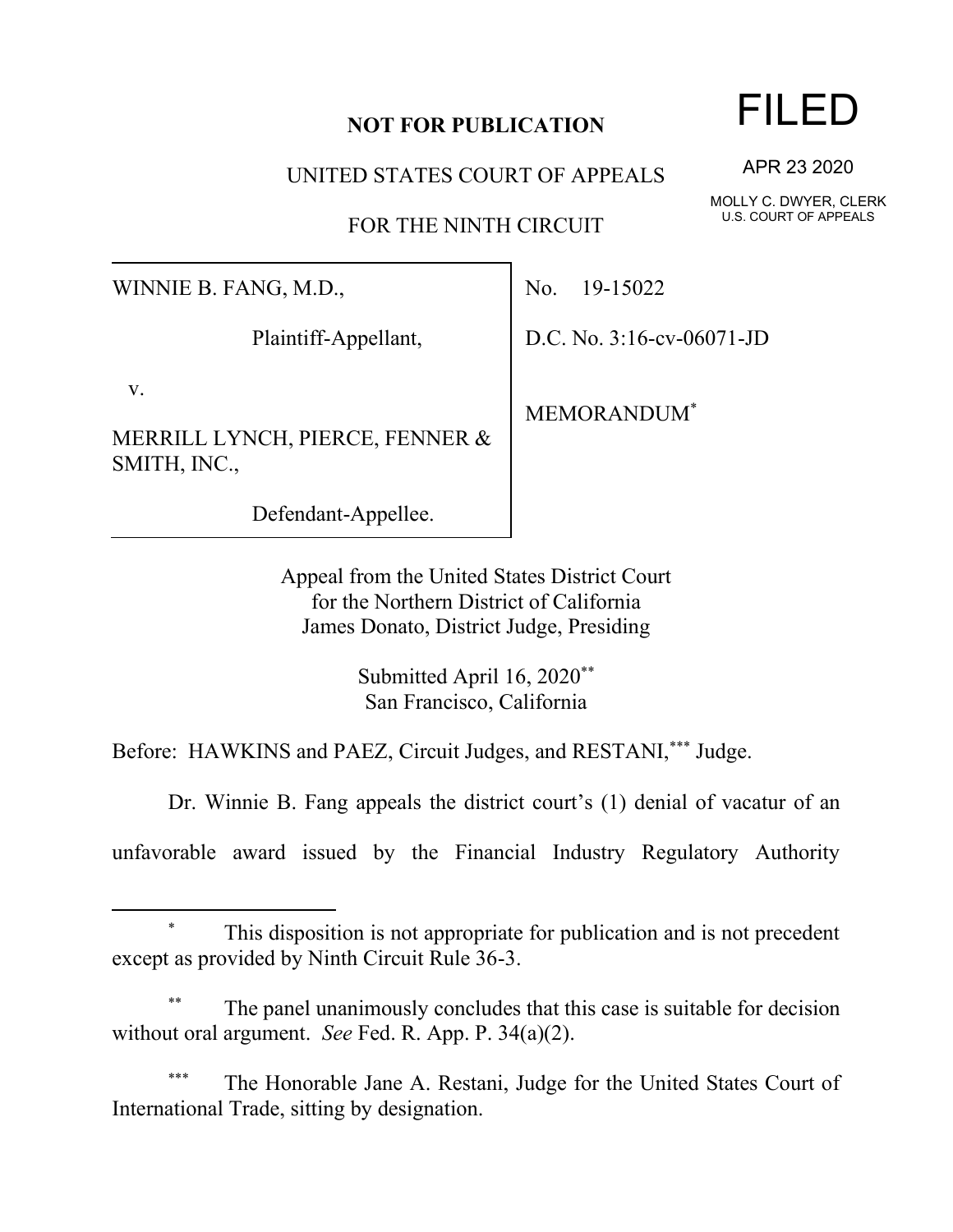("FINRA") in an arbitration Fang initiated against Merrill Lynch for its alleged failure to prevent the wrongful escheatment of her shares of Peet's Coffee & Tea, Inc. and (2) dismissal of her later-filed class action complaint raising the same allegations without leave to amend. We have jurisdiction under 28 U.S.C. § 1291, and we affirm.

The FINRA panel did not exceed its authority by adjudicating Fang's claim proceedings, we are careful to note, that she voluntarily initiated. *See* 9 U.S.C. § 10(a)(4); *Nghiem v. NEC Elec., Inc.*, 25 F.3d 1437, 1440 (9th Cir. 1994) ("Once a claimant submits to the authority of the arbitrator and pursues arbitration, he cannot suddenly change his mind and assert lack of authority.").

The record lends no support to her argument that the panel addressed more than her individual claim against Merrill Lynch. That her individual claim's resolution now keeps her from representing a putative class of similarly situated claimants does not justify vacatur. *See Douglas v. U.S. Dist. Ct. for C.D. Cal.*, 495 F.3d 1062, 1069 (9th Cir. 2007) ("Losing the opportunity to continue as a class representative doesn't come close to meeting [the 9 U.S.C. § 10(a)] standard.").

We are similarly loath to question the panel's plausible, even if erroneous, interpretations of various FINRA Rules in refusing to dismiss Fang's claim when she later opted to file a class action complaint. *See Sanchez v. Elizondo*, 878 F.3d 1216, 1223 (9th Cir. 2018) (rejecting judicial role in deciding "whether the arbitrator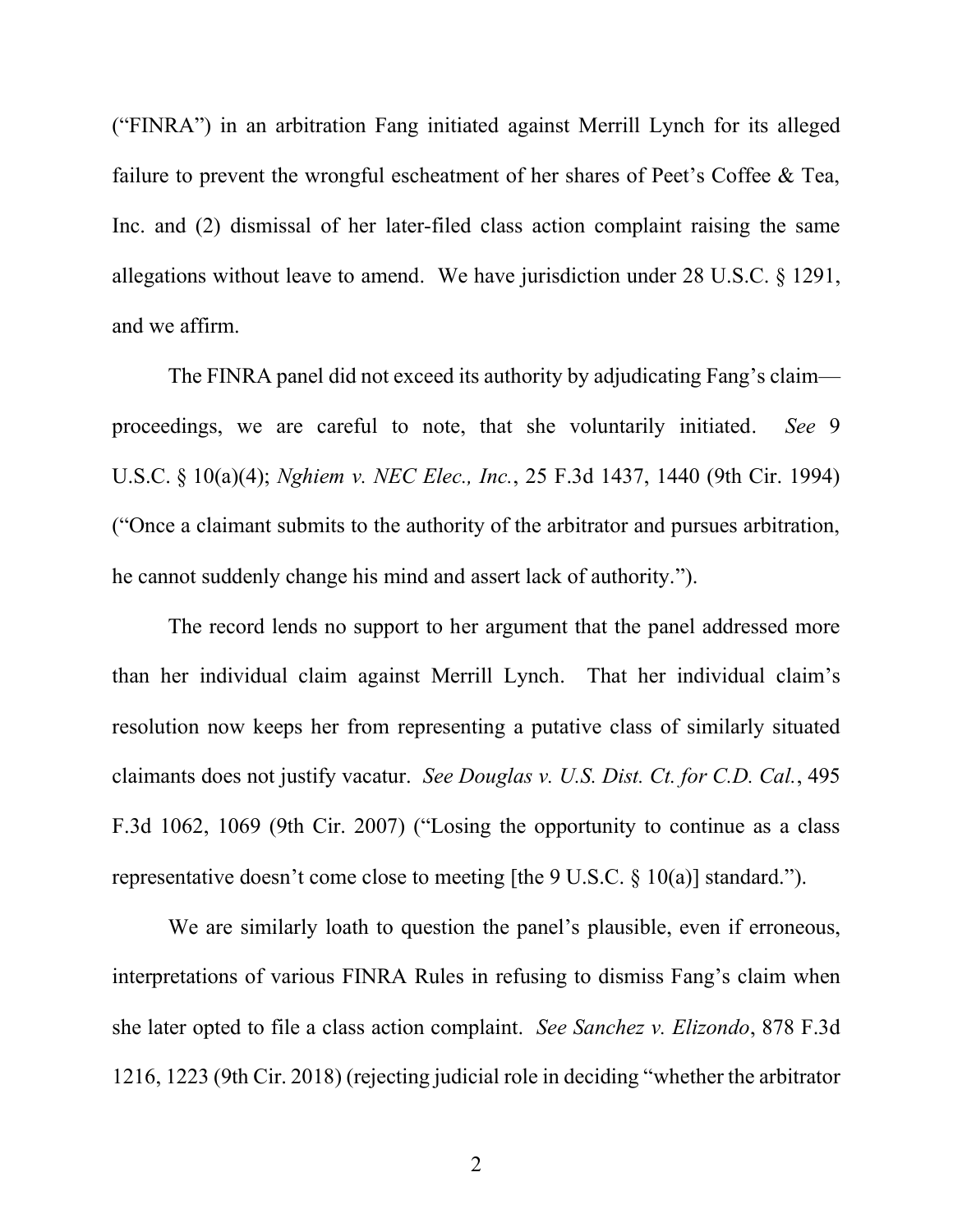committed an error, even a serious error, in interpreting [FINRA Rules]"). Where, as here, the panel has "confined [itself] to the interpretation and application of the parties' agreement," it has not exceeded its authority. *See id.*

Nor was its eventual award in Merrill Lynch's favor "procured by . . . undue means." 9 U.S.C.  $\S$  10(a)(1). The alleged withholding of documents and information by Merrill Lynch's counsel during discovery does not impugn the integrity of the panel's award. As an initial matter, the record lends little credence to Fang's accusations. Even if it did, such discovery gamesmanship "occurs with such frequency" that this alone scarcely constitutes "undue means." *See A.G. Edwards & Sons, Inc. v. McCollough*, 967 F.2d 1401, 1404 (9th Cir. 1992) (reaching same conclusion when opposing party invoked "meritless defense").

Still more importantly, Fang raised her concerns with the FINRA panel, which ultimately was unmoved—something we cannot reexamine. *See Sanchez*, 878 F.3d at 1223; *see also Lagstein v. Certain Underwriters at Lloyd's, London*, 607 F.3d 634, 643–44 (9th Cir. 2010) (deferring to arbitrator interpretation of a "procedural matter"). The limited grounds for vacatur in 9 U.S.C.  $\S$  10(a) do not give her "a second bite at the apple." *See McCollough*, 967 F.2d at 1404; *Sprewell v. Golden State Warriors*, 266 F.3d 979, 987–88 (9th Cir. 2001) (refusing to vacate arbitral award for complaints of false statements and doctored photographs already rejected by arbitrator).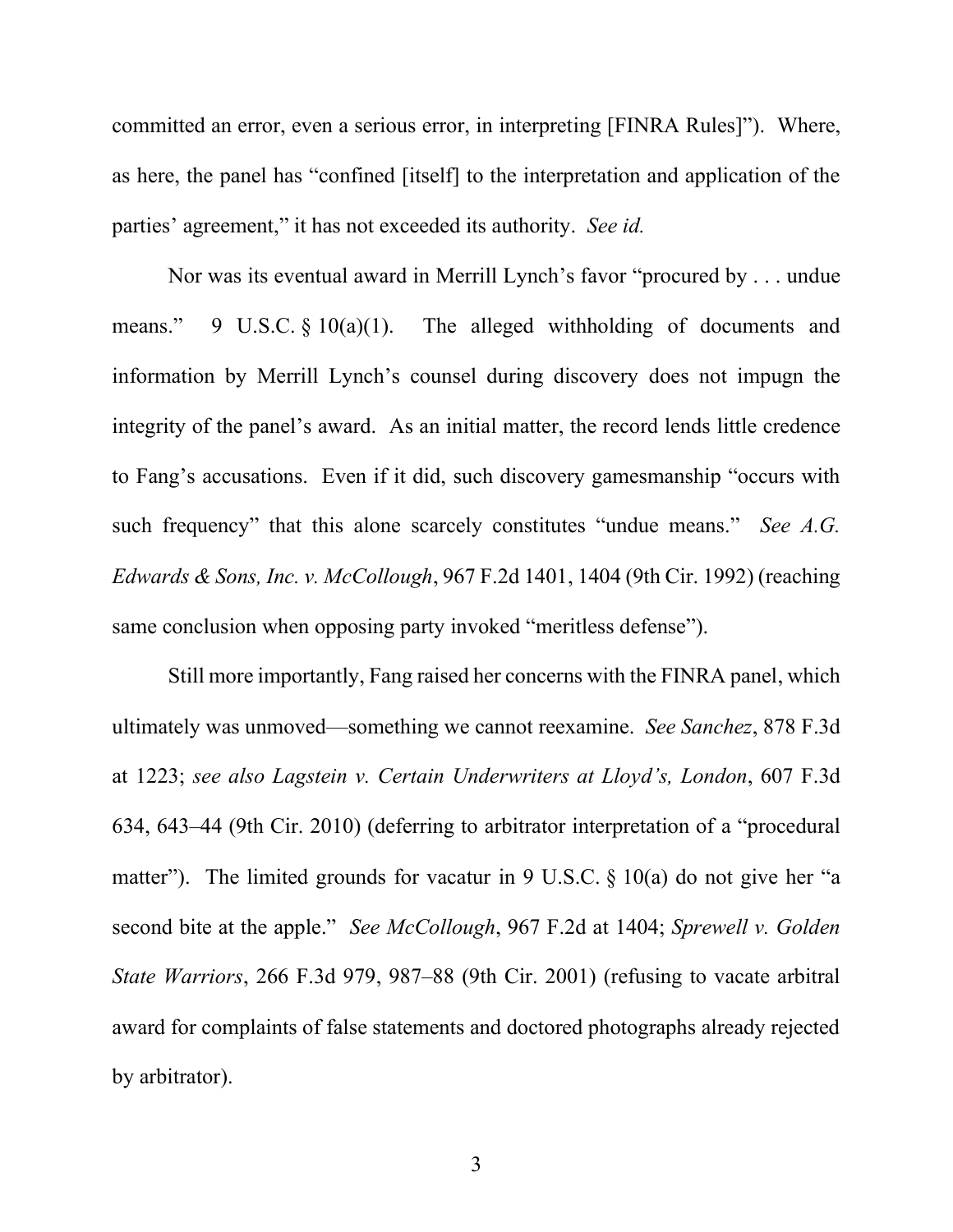We therefore agree with the district court's dismissal of Fang's class action complaint as waived. Both the FINRA Rules—which Fang agreed to be bound by and the law of our circuit so hold. *See* FINRA Rule 12209, https://www.finra.org/rules-guidance/rulebooks/finra-rules/12209 ("During an arbitration, no party may bring any suit, legal action, or proceeding against any other party that concerns or that would resolve any of the matters raised in the arbitration."); *Teamsters Local Union No. 760 v. United Parcel Serv., Inc.*, 921 F.2d 218, 220 (9th Cir. 1990) ("[I]ssues submitted to arbitration cannot be relitigated in federal court."); *C.D. Anderson & Co., Inc. v. Lemos*, 832 F.2d 1097, 1099 (9th Cir. 1987) ("[B]y submitting its . . . claims to arbitration, [the claimant] waived any right it had to litigate those claims in federal court.").

Fang advances no authority for her theory that Merrill Lynch first had to alert her to a potential class of similarly situated claimants. Conversely, the FINRA panel's resolution of Fang's individual claim extinguished any "concrete stake" she might otherwise have had in a class action for the same conduct. *See Douglas*, 495 F.3d at 1069; *see also Genesis Healthcare Corp. v. Symczyk*, 569 U.S. 66, 73 (2013) ("In the absence of any claimant's opting in, respondent's [class action] suit became moot when her individual claim became moot, because she lacked any personal interest in representing others in this action."). Despite already having amended the class complaint, Fang has never alleged another basis for relief that pertains to her.